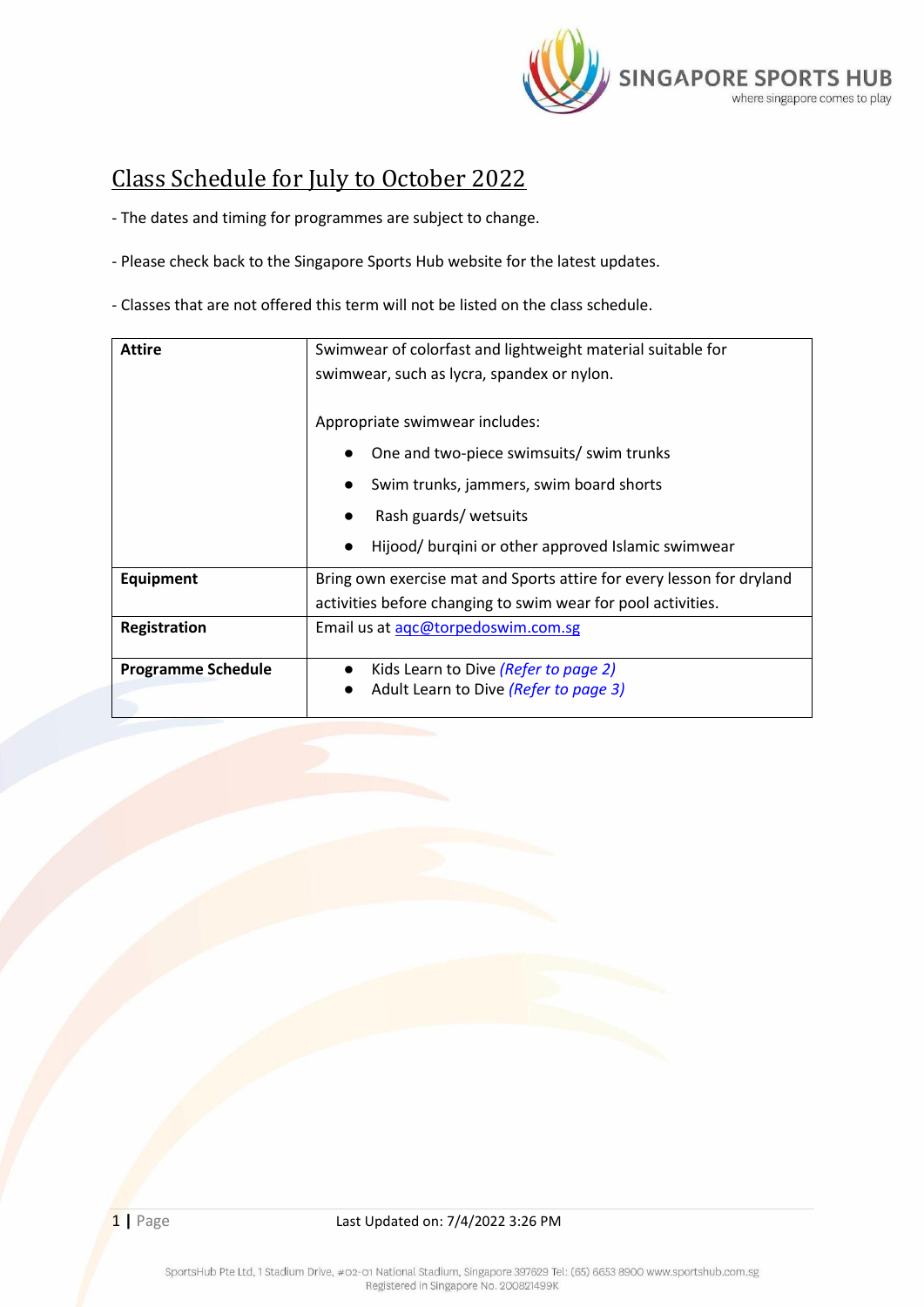

## <span id="page-1-0"></span>[Kids Learn to Dive](#page-1-0)

Under the professional instruction of certified diving coaches and designed by the Youth Olympic Singapore Team Coach, children will learn basic diving skills and how to enter the water safely and effectively before advancing to twists, somersaults and even venture up to the five-metre platform.

Our competitive diving programme prepares children for national competitions and national squad qualification, should they wish to advance to that level.

| Saturday              | Jul 9, 16, 23<br>Aug 13, 20, 27<br>Sep 10, 17, 24<br>Oct 1            | 5.30pm to 7.30pm | 10 sessions |  |
|-----------------------|-----------------------------------------------------------------------|------------------|-------------|--|
| <b>Age Group</b>      | 6 to 18 years old                                                     |                  |             |  |
| <b>Programme Cost</b> | \$722.00 (Weekend class)                                              |                  |             |  |
| Pre-requisite         | Able to swim 25 meters of a recognised stroke confidently without aid |                  |             |  |
| Location              | Lessons will mainly take place in the Diving Pool at the OCBC Aquatic |                  |             |  |
|                       | Centre, unless closed for events.                                     |                  |             |  |

[\\*Contact Torpedo](mailto:aqc@torpedoswim.com.sg) for more information by the set of the set of the [Back to top](#page-0-0) Back to top Back to top and the set of the set of the set of the set of the set of the set of the set of the set of the set of the set of the s